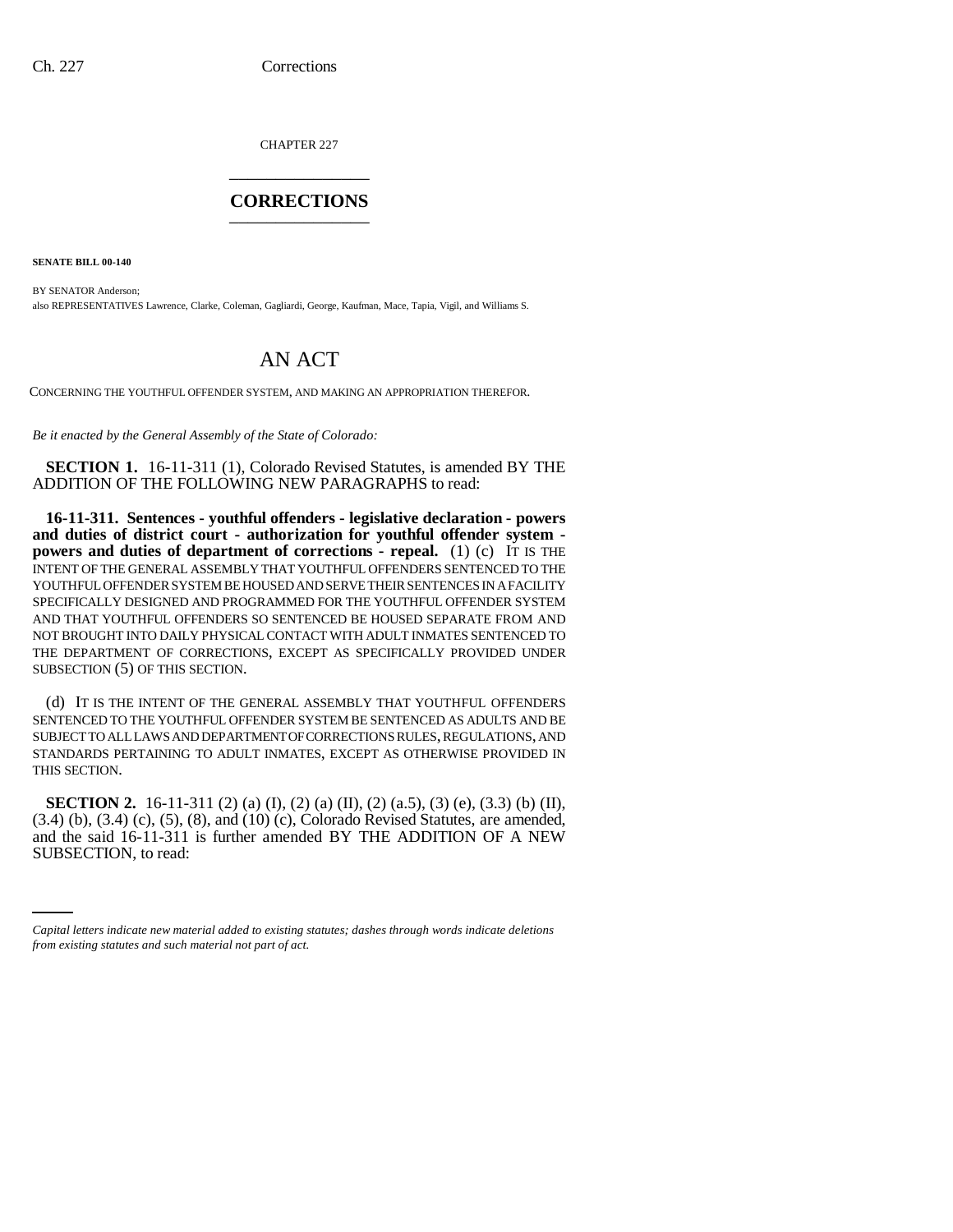Corrections Ch. 227

**16-11-311. Sentences - youthful offenders - legislative declaration - powers and duties of district court - authorization for youthful offender system powers and duties of department of corrections - repeal.** (2) (a) (I) A juvenile may be sentenced to the youthful offender system created pursuant to this section under the circumstances set forth in section 19-2-517 (3) (a) (II) or 19-2-518 (1) (d) (II), C.R.S. In order to sentence a juvenile to the youthful offender system, the court shall first impose upon such person a sentence to the department of corrections in accordance with section 18-1-105, C.R.S. The court shall thereafter suspend such sentence conditioned on completion of a sentence to the youthful offender system, including a period of community supervision. The court shall impose any such sentence to the youthful offender system for a determinate period of not less FEWER than two years nor more than six years; except that a juvenile convicted of a class 2 felony may be sentenced for a determinate period of up to seven years. In imposing such sentence, the court shall grant authority to the department of corrections to place a youthful offender under a period of community supervision for a period of  $\frac{1}{\pi}$ NOT FEWER than six months and up to twelve months any time after the date on which the youthful offender has twelve months remaining to complete the determinate sentence. The court may award a juvenile sentenced to the youthful offender system credit for presentence confinement; except that such credit shall not reduce the juvenile's actual time served in the youthful offender system to less FEWER than two years. The court is encouraged to SHALL have a presentence investigation conducted before sentencing a juvenile pursuant to this section.

(II) Upon the successful completion of the programs in the youthful offender system, including the mandatory period of supervision, the sentence to the department of corrections shall have been completed. Whenever a person is returned to the district court for revocation pursuant to subsection (5) of this section, the court shall impose the original sentence following the revocation of the sentence to the youthful offender system, EXCEPT AS OTHERWISE PROVIDED IN PARAGRAPH (b) OF SUBSECTION (5) OF THIS SECTION.

(a.5) During any period of incarceration under the youthful offender system, privileges including, but not limited to, televisions, radios, AND entertainment systems, eigarettes, and access to snacks shall not be available for a youthful offender unless such privileges have been earned under a merit system.

(3) The department of corrections shall develop and implement a youthful offender system for offenders sentenced in accordance with subsection (2) of this section. The youthful offender system shall be under the direction and control of the executive director of the department of corrections. The youthful offender system shall be based on the following principles:

(e) The system should promote among offenders the creation and development of new group cultures which result in the application of positive peer influence which promotes behavioral change A TRANSITION TO PROSOCIAL BEHAVIOR; and

(3.3) The youthful offender system consists of the following components, and the department of corrections has the authority described in paragraphs (a) to (d) of this subsection (3.3) in connection with the administration of the components:

(b) (II) In connection with the administration of the component described in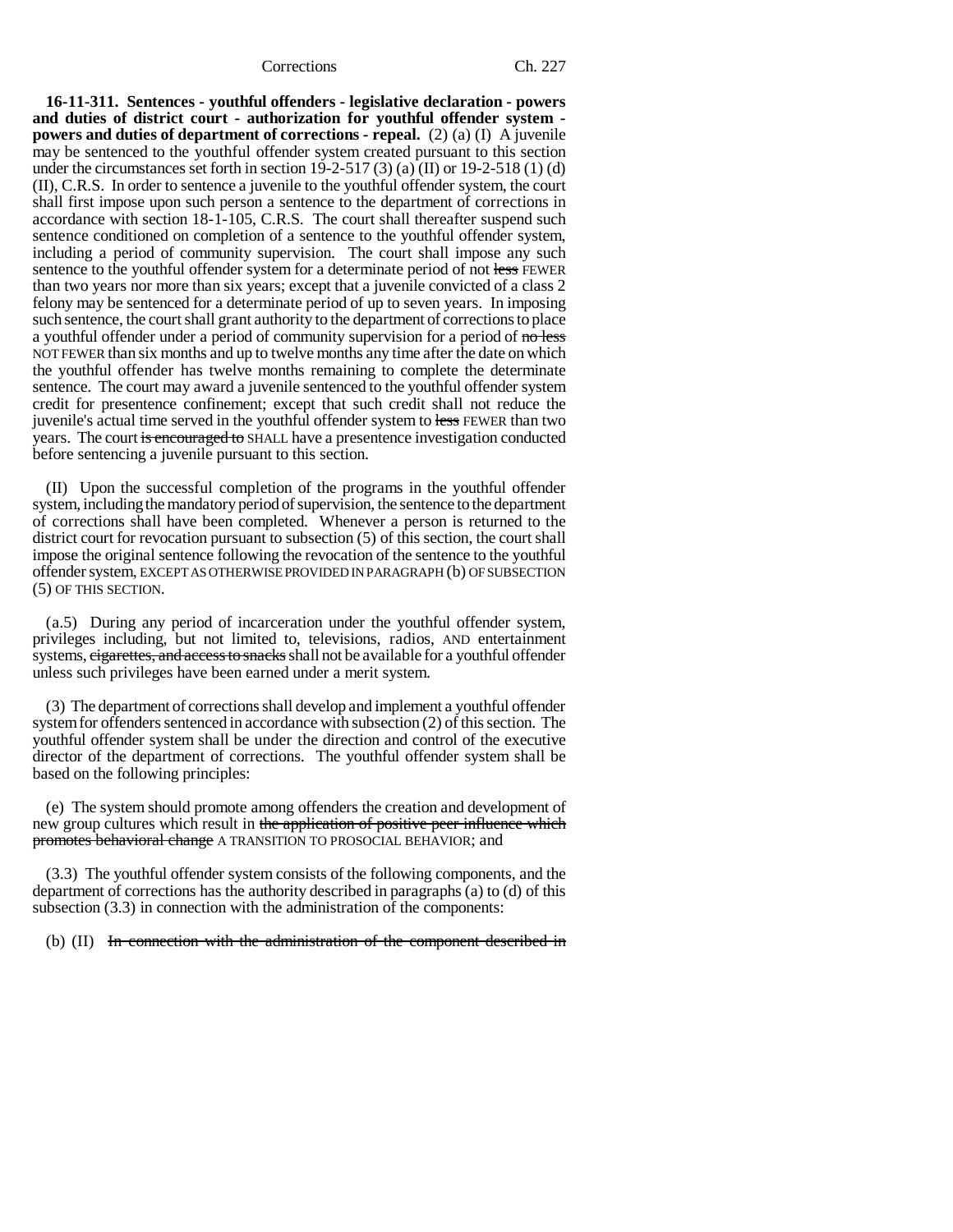## Ch. 227 Corrections

subparagraph (I) of this paragraph (b), the department of corrections may contract with providers to operate phase I of the system as the youthful offender system reaches its capacity at the specified location and until permanent facilities are available for the youthful offender system. Youthful offenders under the supervision of a contract provider during phase I are to be returned to the supervision of the department of corrections upon completion of phase I.

(3.4) In addition to the powers granted to the department of corrections in subsection (3.3) of this section, the department of corrections may:

(b) Operate an emancipation program and provide other support or monitoring services and residential placement for youthful offenders participating in phases II and PHASE III under the youthful offender system for whom family reintegration poses difficulties. The department of corrections shall provide reintegration support services to a youthful offender placed in an emancipation house.

(c) Contract for programs that are comparable to the youthful offender system for female youthful offenders sentenced to the youthful offender system until permanent facilities are available for the youthful offender system.

(4.3) THE YOUTHFUL OFFENDER SYSTEM SHALL PROVIDE SEX OFFENDER TREATMENT SERVICES FOR ANY OFFENDER WHO IS SENTENCED TO THE YOUTHFUL OFFENDER SYSTEM AND WHO HAS A HISTORY OF COMMITTING ANY SEX OFFENSE AS DEFINED IN SECTION 16-11.7-102 (3) OR WHO HAS A HISTORY OF COMMITTING ANY OTHER OFFENSE, THE UNDERLYING FACTUAL BASIS OF WHICH INCLUDES A SEX OFFENSE. PRIOR TO JULY 1, 2002, THE SEX OFFENDER TREATMENT SERVICES PROVIDED PURSUANT TO THIS SUBSECTION (4.3) SHALL COMPLY WITH ANY EXISTING NATIONAL STANDARDS FOR JUVENILE SEX OFFENDER TREATMENT. ON AND AFTER JULY 1,2002, THE SEX OFFENDER TREATMENT SERVICES PROVIDED PURSUANT TO THIS SUBSECTION (4.3) SHALL COMPLY WITH THE JUVENILE SEX OFFENDER TREATMENT STANDARDS ADOPTED BY THE SEX OFFENDER MANAGEMENT BOARD PURSUANT TO SECTION 16-11.7-103.

(5) (a) Except as otherwise provided by paragraph (b) of this subsection (5), the department of corrections shall implement a procedure for the transfer of an offender to another facility for vocational or training services or when an offender in the system poses a danger to himself or herself or others. and has been convicted of a class 3 felony and has attained the age of eighteen years. The executive director of the department of corrections shall review any transfer determination by the department prior to the actual transfer of an inmate, including a transfer back to the district court for revocation of the sentence to the youthful offender system. A TRANSFER PURSUANT TO THIS PARAGRAPH (a) SHALL BE LIMITED TO A PERIOD NOT TO EXCEED SIXTY DAYS, AT WHICH TIME THE OFFENDER SHALL BE RETURNED TO THE YOUTHFUL OFFENDER FACILITY TO COMPLETE HIS OR HER SENTENCE OR RETURNED TO THE DISTRICT COURT FOR REVOCATION OF THE SENTENCE TO THE YOUTHFUL OFFENDER SYSTEM. IN NO CASE SHALL AN OFFENDER INITIALLY SENTENCED TO THE YOUTHFUL OFFENDER SYSTEM BE HELD IN ISOLATION OR SEGREGATION OR IN AN ADULT FACILITY FOR LONGER THAN SIXTY CONSECUTIVE DAYS WITHOUT ACTION BY THE SENTENCING COURT.

(b) (I) An offender who is THOUGHT TO BE mentally ill or developmentally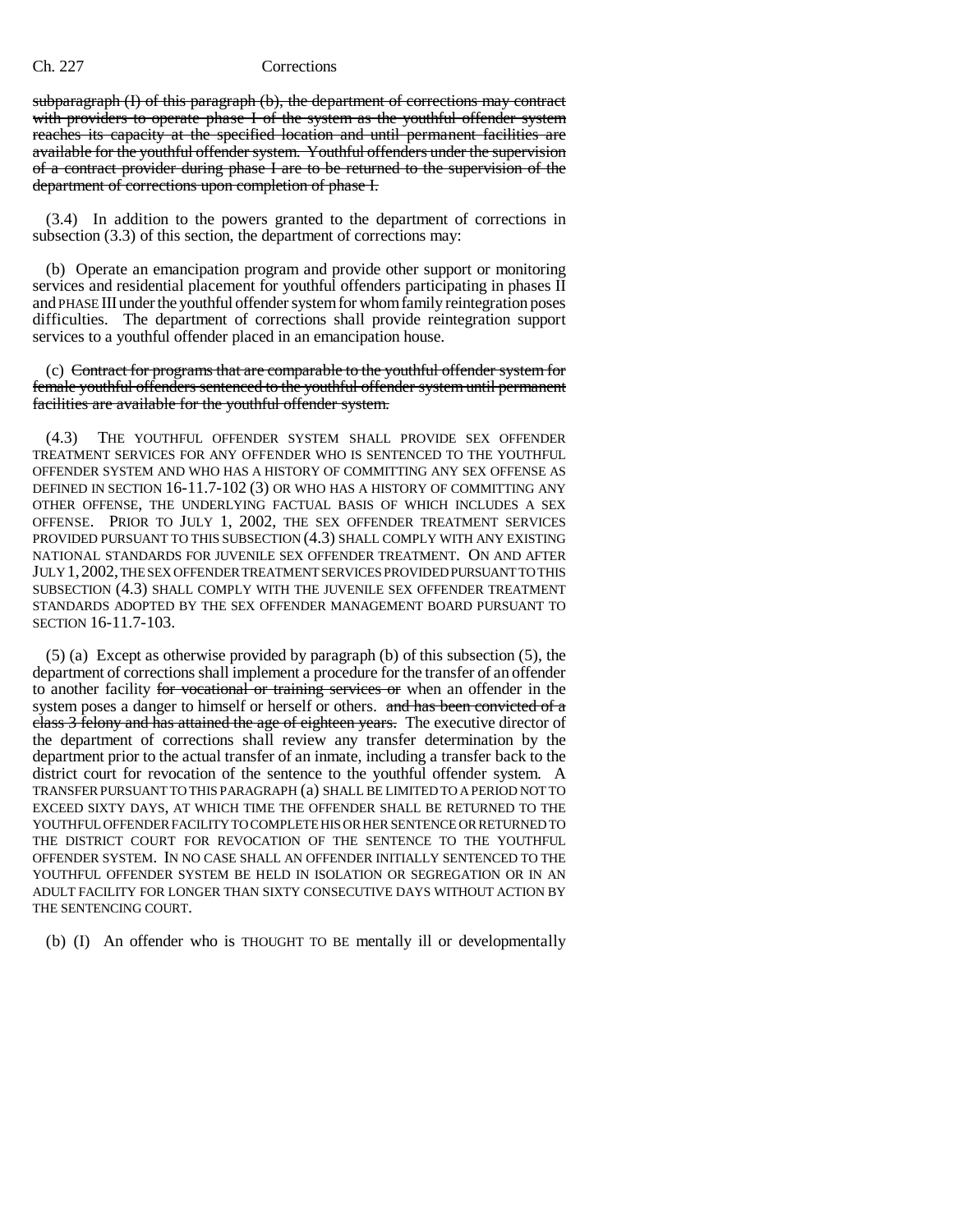Corrections Ch. 227

disabled BY A MENTAL HEALTH CLINICIAN, AS DEFINED BY REGULATION OF THE DEPARTMENT OF CORRECTIONS may be transferred to another facility However, such transfer shall be in accordance with the procedures set forth in section 17-23-101, C.R.S. FOR A PERIOD NOT TO EXCEED SIXTY DAYS FOR DIAGNOSTIC VALIDATION OF SAID ILLNESS OR DISABILITY. AT THE CONCLUSION OF THE SIXTY-DAY PERIOD, THE PSYCHIATRISTS OR OTHER APPROPRIATE PROFESSIONALS CONDUCTING THE DIAGNOSIS SHALL FORWARD TO THE EXECUTIVE DIRECTOR OF THE DEPARTMENT OF CORRECTIONS THEIR FINDINGS, WHICH AT A MINIMUM SHALL INCLUDE A STATEMENT OF WHETHER THE OFFENDER HAS THE ABILITY TO WITHSTAND THE RIGORS OF THE YOUTHFUL OFFENDER SYSTEM. IF THE DIAGNOSIS DETERMINES THAT THE OFFENDER IS INCAPABLE OF COMPLETING THE YOUTHFUL OFFENDER PROGRAM DUE TO A MENTAL ILLNESS OR DEVELOPMENTAL DISABILITY, THE EXECUTIVE DIRECTOR SHALL FORWARD SUCH DETERMINATION TO THE SENTENCING COURT. BASED ON THE DETERMINATION, THE SENTENCING COURT SHALL REVIEW THE OFFENDER'S SENTENCE TO THE YOUTHFUL OFFENDER SYSTEM AND MAY:

(A) IMPOSE THE OFFENDER'S ORIGINAL SENTENCE TO THE DEPARTMENT OF CORRECTIONS; OR

(B) RECONSIDER AND REDUCE THE OFFENDER'S SENTENCE TO THE DEPARTMENT OF CORRECTIONS IN CONSIDERATION OF THE OFFENDER'S MENTAL ILLNESS OR DEVELOPMENTAL DISABILITY.

(II) ANY OFFENDER WHO IS RESENTENCED PURSUANT TO THIS PARAGRAPH (b) SHALL CONTINUE TO BE TREATED AS AN ADULT FOR PURPOSES OF SENTENCING AND SHALL NOT BE SENTENCED PURSUANT TO ARTICLE 2 OF TITLE 19, C.R.S.

(III) IN NO EVENT SHALL THE SENTENCING COURT, AFTER REVIEWING THE OFFENDER'S SENTENCE TO THE YOUTHFUL OFFENDER SYSTEM PURSUANT TO THIS PARAGRAPH (b), INCREASE THE OFFENDER'S SENTENCE TO THE DEPARTMENT OF CORRECTIONS DUE TO THE OFFENDER'S DIAGNOSIS OF MENTAL ILLNESS OR DETERMINATION OF DEVELOPMENTAL DISABILITY.

(IV) ANY OFFENDER WHO IS DIAGNOSED AS HAVING MENTAL ILLNESS OR DETERMINED TO HAVE A DEVELOPMENTAL DISABILITY AND IS THEREFORE INCAPABLE OF COMPLETING HIS OR HER SENTENCE TO THE YOUTHFUL OFFENDER SYSTEM MAY BE HOUSED IN ANY DEPARTMENT OF CORRECTIONS FACILITY DEEMED APPROPRIATE BY THE EXECUTIVE DIRECTOR OR TRANSFERRED IN ACCORDANCE WITH PROCEDURES SET FORTH IN SECTION 17-23-101, C.R.S., PENDING ACTION BY THE SENTENCING COURT WITH REGARD TO THE OFFENDER'S SENTENCE.

(c) The department of corrections shall implement a procedure for returning offenders who cannot successfully complete the sentence to the youthful offender system to the district court. for the imposition of the original sentence. ANY OFFENDER RETURNED TO THE DISTRICT COURT PURSUANT TO PARAGRAPH (a) OF THIS SUBSECTION (5) OR BECAUSE HE OR SHE CANNOT SUCCESSFULLY COMPLETE THE SENTENCE TO THE YOUTHFUL OFFENDER SYSTEM FOR REASONS OTHER THAN MENTAL ILLNESS OR A DEVELOPMENTAL DISABILITY SHALL RECEIVE IMPOSITION OF THE ORIGINAL SENTENCE TO THE DEPARTMENT OF CORRECTIONS. After the executive director upholds the department's decision, THE OFFENDER MAY BE HELD IN ANY CORRECTIONAL FACILITY DEEMED APPROPRIATE BY THE EXECUTIVE DIRECTOR;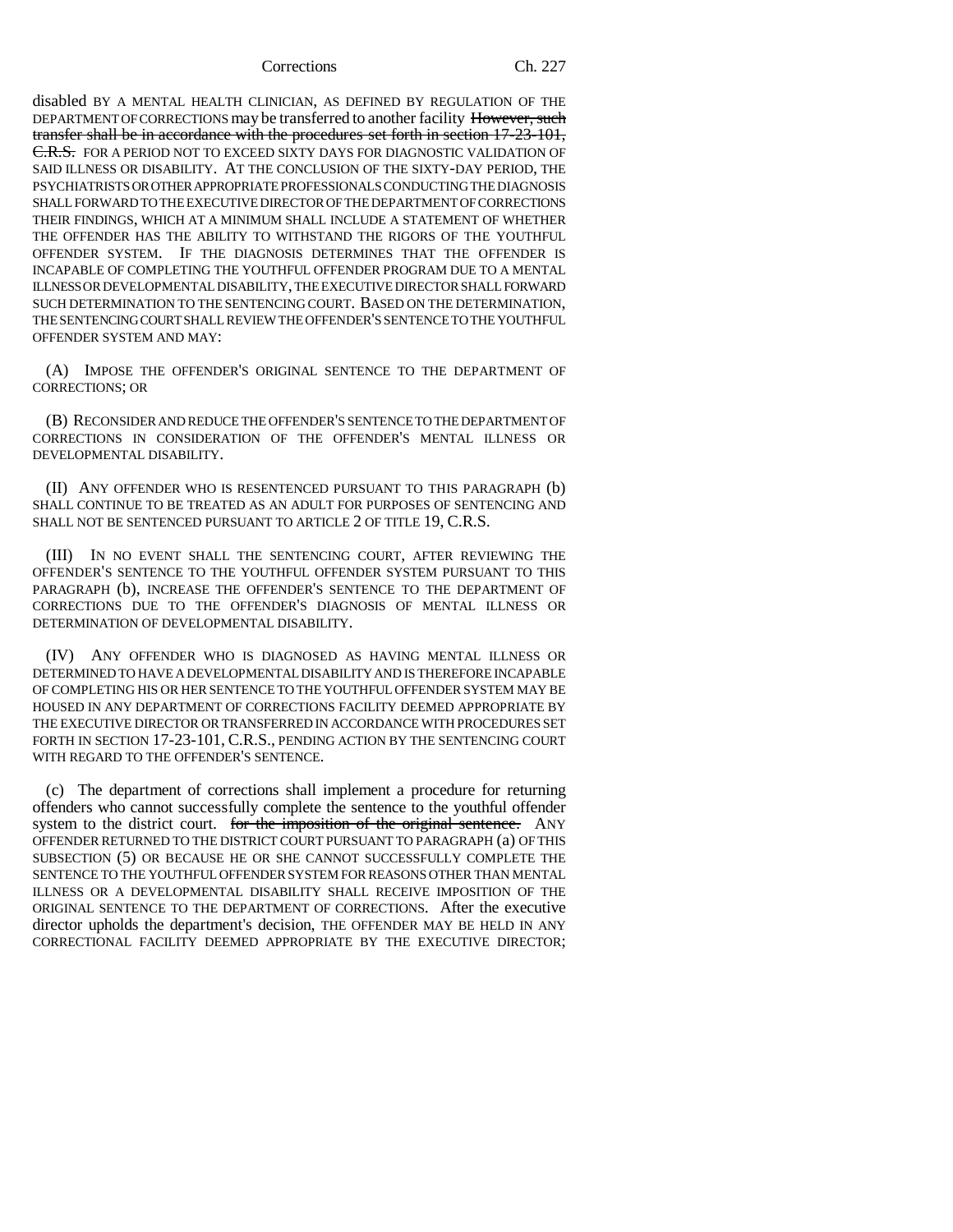## Ch. 227 Corrections

EXCEPT THAT ANY OFFENDER WHO CANNOT SUCCESSFULLY COMPLETE THE SENTENCE TO THE YOUTHFUL OFFENDER SYSTEM FOR REASONS OTHER THAN MENTAL ILLNESS OR A DEVELOPMENTAL DISABILITY SHALL BE TRANSFERRED, WITHIN THIRTY DAYS AFTER THE EXECUTIVE DIRECTOR UPHOLDS THE DEPARTMENT'S DECISION, TO A COUNTY JAIL FOR HOLDING PRIOR TO RESENTENCING. The department shall notify the district attorney of record, and the district attorney of record shall be responsible for seeking the revocation OR REVIEW of the youthful offender's sentence and the imposition of the original sentence OR MODIFICATION OF THE ORIGINAL SENTENCE PURSUANT TO SUB-SUBPARAGRAPH (B) OF SUBPARAGRAPH (I) OF PARAGRAPH (b) OF THIS SUBSECTION (5). THE DISTRICT COURT SHALL REVIEW THE OFFENDER'S SENTENCE WITHIN ONE HUNDRED TWENTY DAYS AFTER NOTIFICATION TO THE DISTRICT ATTORNEY OF RECORD BY THE DEPARTMENT OF CORRECTIONS THAT THE OFFENDER IS NOT ABLE TO COMPLETE THE SENTENCE TO THE YOUTHFUL OFFENDER SYSTEM.

(8) The department of corrections may and is encouraged to contract with any private or public entity for the provision of services and facilities under the youthful offender system. The contracting for such facilities shall not delay the availability of necessary required space.

(10) (c) The division of criminal justice shall independently monitor and evaluate, OR CONTRACT WITH A PUBLIC OR PRIVATE ENTITY TO INDEPENDENTLY MONITOR AND EVALUATE, the youthful offender system addressing the criteria described in paragraph (a) of this subsection (10). ON OR BEFORE NOVEMBER 1, 2002, AND ON OR BEFORE NOVEMBER 1 EVERY TWO YEARS THEREAFTER, THE DIVISION OF CRIMINAL JUSTICE SHALL REPORT ITS FINDINGS, OR THE FINDINGS OF THE CONTRACT ENTITY, TO THE JUDICIARY COMMITTEES OF THE SENATE AND THE HOUSE OF REPRESENTATIVES.

**SECTION 3.** 16-11-311 (3.4), Colorado Revised Statutes, is amended BY THE ADDITION OF A NEW PARAGRAPH to read:

**16-11-311. Sentences - youthful offenders - legislative declaration - powers and duties of district court - authorization for youthful offender system powers and duties of department of corrections - repeal.** (3.4) In addition to the powers granted to the department of corrections in subsection (3.3) of this section, the department of corrections may:

(d) CONTRACT WITH ANY PUBLIC OR PRIVATE ENTITY, INCLUDING BUT NOT LIMITED TO A SCHOOL DISTRICT, FOR PROVISION OR CERTIFICATION OF EDUCATIONAL SERVICES. OFFENDERS RECEIVING EDUCATIONAL SERVICES OR DIPLOMAS FROM A SCHOOL DISTRICT UNDER AN AGREEMENT ENTERED INTO PURSUANT TO THIS PARAGRAPH (d) SHALL NOT BE INCLUDED IN COMPUTING THE SCHOOL DISTRICT'S STUDENT PERFORMANCE ON STATEWIDE ASSESSMENTS PURSUANT TO SECTION 22-7-409, C.R.S., OR THE SCHOOL DISTRICT'S OVERALL ACADEMIC PERFORMANCE GRADE OR SCHOOL IMPROVEMENT GRADE PURSUANT TO PART 6 OF ARTICLE 7 OF TITLE 22, C.R.S.

**SECTION 4. Appropriation - adjustment in 2000 long bill.** (1) In addition to any other appropriation, there is hereby appropriated, out of any moneys in the general fund not otherwise appropriated, to the department of corrections, for the fiscal year beginning July 1, 2000, the sum of one hundred three thousand three hundred ninety-one dollars (\$103,391) and 2.0 FTE, or so much thereof as may be necessary, for the implementation of this act.